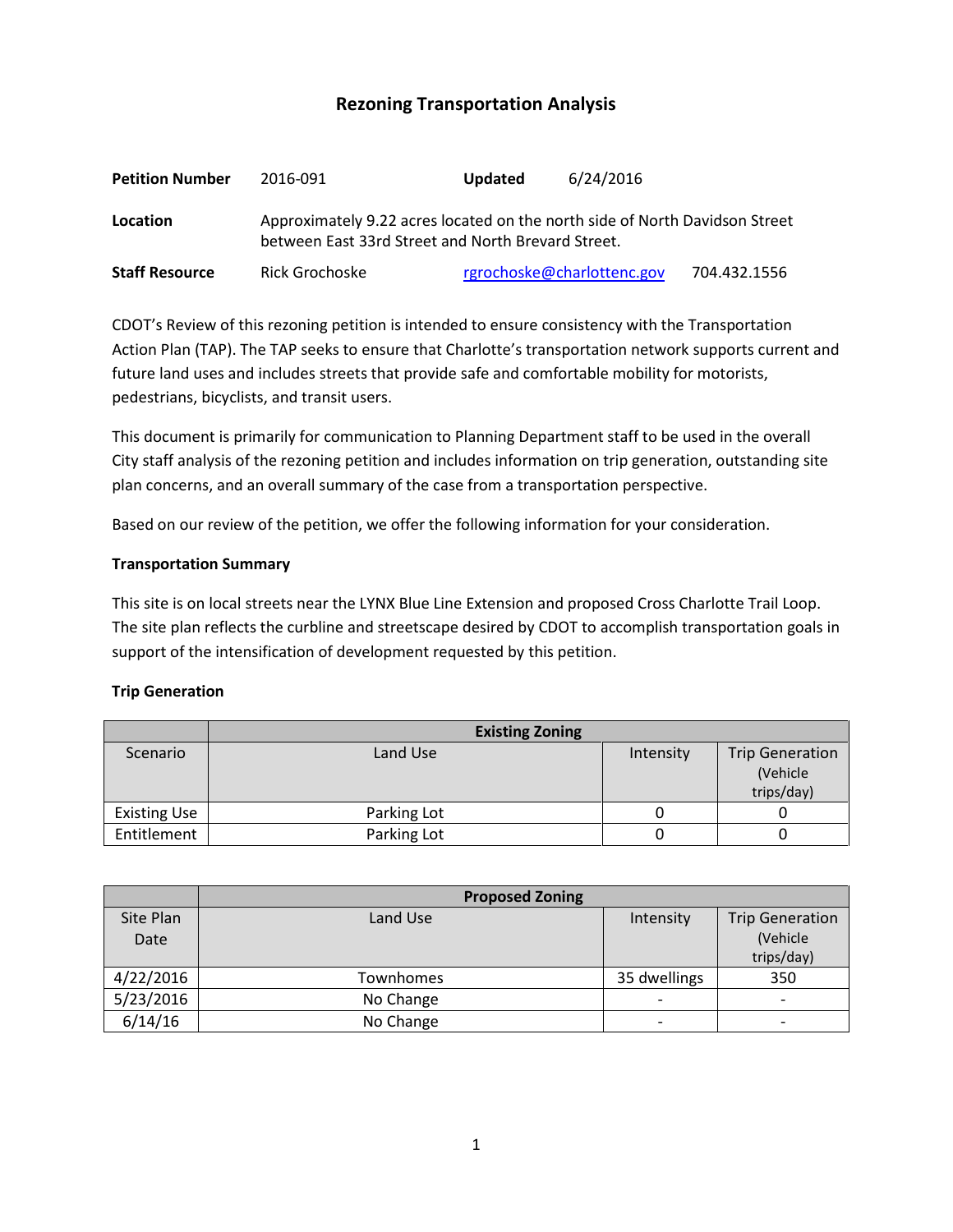### **Curbline**

The proposed zoning district has a setback measured from an existing or proposed future curbline.

North Brevard Street's location of the curbline at 17.5 feet from existing centerline is depicted correctly on the current site plan to accomodate he travel lane and on-street parking. While the area plan calls for bike lanes on North Brevard, CODT has determined that shared use lane is adequate.

East 33<sup>rd</sup> Street's location of the existing curbline is depicted correctly on the current site plan.

#### **Resolved Issues**

- 1. CDOT does not support gated access (Per Transportation Note b) at the Development Area 2 entrance drive from North Davidson Street.
- 2. The petitioner should revise the site plan to show and label proposed "back of on-street parking" curbline (as noted in the curbline section above) and proposed right-of-way located 36.5' as measured the street's existing centerline. CDOT requests that right of way is dedicated in fee simple prior to plat approval.
- 3. The petitioner should revise the site plan to show and label an 8' planting strip and 8' sidewalk along all public street frontages. The conditional notes should also be revised this direction.
- 4. The petitioner needs to revise the site plan to conform to CDOT's recessed on-street parking standards as prescribed in CLDSM. CDOT and the petitioner worked together to provide "nonrecessed " on-street parking along N. Brevard Street and no on-street parking along 33<sup>rd</sup> Street.

# **Outstanding Issues**

1. The petitioner should revise the site plan to show and label existing/proposed right-of-way, permanent sidewalk utility easement (SUE), back of curblines, and the existing centerline with dimensions on each public street frontage. CDOT requests dedication in fee simple of right-of-way through back of proposed sidewalk.

# **Advisory Information**

The following are requirements of the developer that must be satisfied prior to driveway permit approval. We recommend that the petitioner reflect these on the rezoning plan as-appropriate.

- 1. According to the City of Charlotte's Driveway Regulations, CDOT has the authority to regulate/approve all private street/driveway and public street connections to the right-of-way of a street under the regulatory jurisdiction of the City of Charlotte.
- 2. Adequate sight triangles must be reserved at the existing/proposed street entrance(s). Two 35' x 35' sight triangles are required for the entrance(s) to meet requirements. All proposed trees, berms, walls, fences, and/or identification signs must not interfere with sight distance at the entrance(s). Such items should be identified on the site plan.